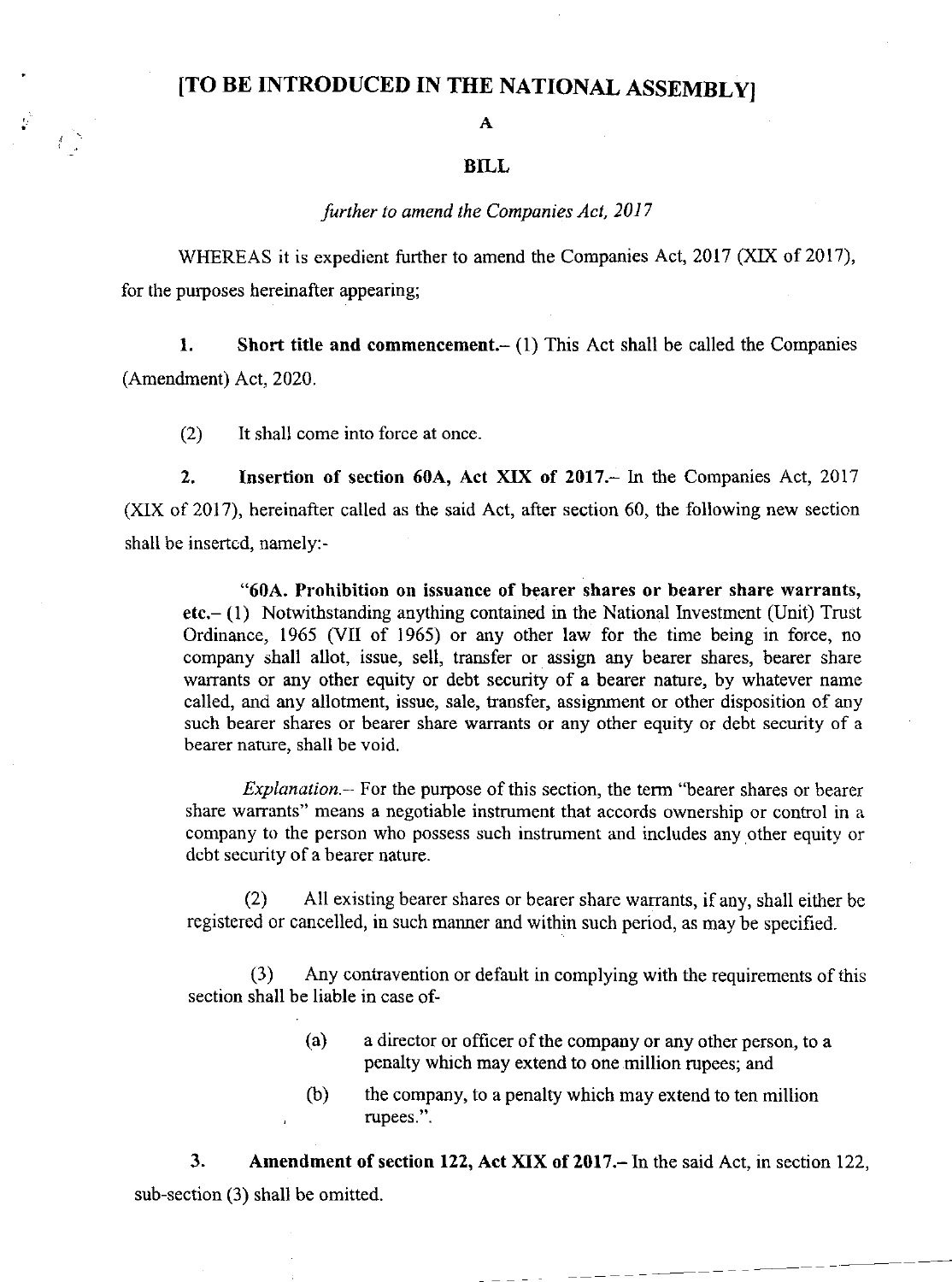4. Insertion of new section 123A, Act XIX of 2017.- In the said Act, after section 123, the following new section 123A shall be inserted, namely:-

"123A. Record of ultimate beneficial owner. $-(1)$  A company shall maintain information of its ultimate beneficial owners in such form and manner, within such period and obtain such declaration from its members as may be specified.

 $Explanation$ –For the purpose of this section, the term "ultimate beneficial owner" means a natural person who ultimately owns or controls a company, whether directly or indirectly, through such percentage of shares or voting rights or by exercising effective control in that company through such other means, as may be specified.

(2) Every company shall, in such form and manner as may be specified maintain a register of its ultimate beneficial owners and shall timely record theiraccurate and updated particulars, including any change therein, and provide a declaration to this effect to the registrar and where any government is a member of a company such particulars of the relevant government shall be entered in the register of ultimate beneficial owners in the specified marmer.

(3) Any contravention or default in complying with requirement of this section shall be liable in case of-

- (a) a director or officer of the company or any other person, to a penalty which may extend to one million rupees; and
- $(b)$  the company, to a penalty which may extend to ten million rupees.".

5. Amendments of section 413, Act XIX of 2017.— In the said Act, in section

413,-

(a) in sub-section  $(2)$ ,-

- (i) for the words "three years", the words "such period" shall be substituted; and
- $(ii)$  after the word "company", occurring for the first time, the words "as may be specified" shall be inserted; and

(b) for sub-section (3), the following shall be substituted, namely:-

" $(3)$  The Commission may, as specified by regulations, prevent the destruction of books and papers of a company which has been wound up.".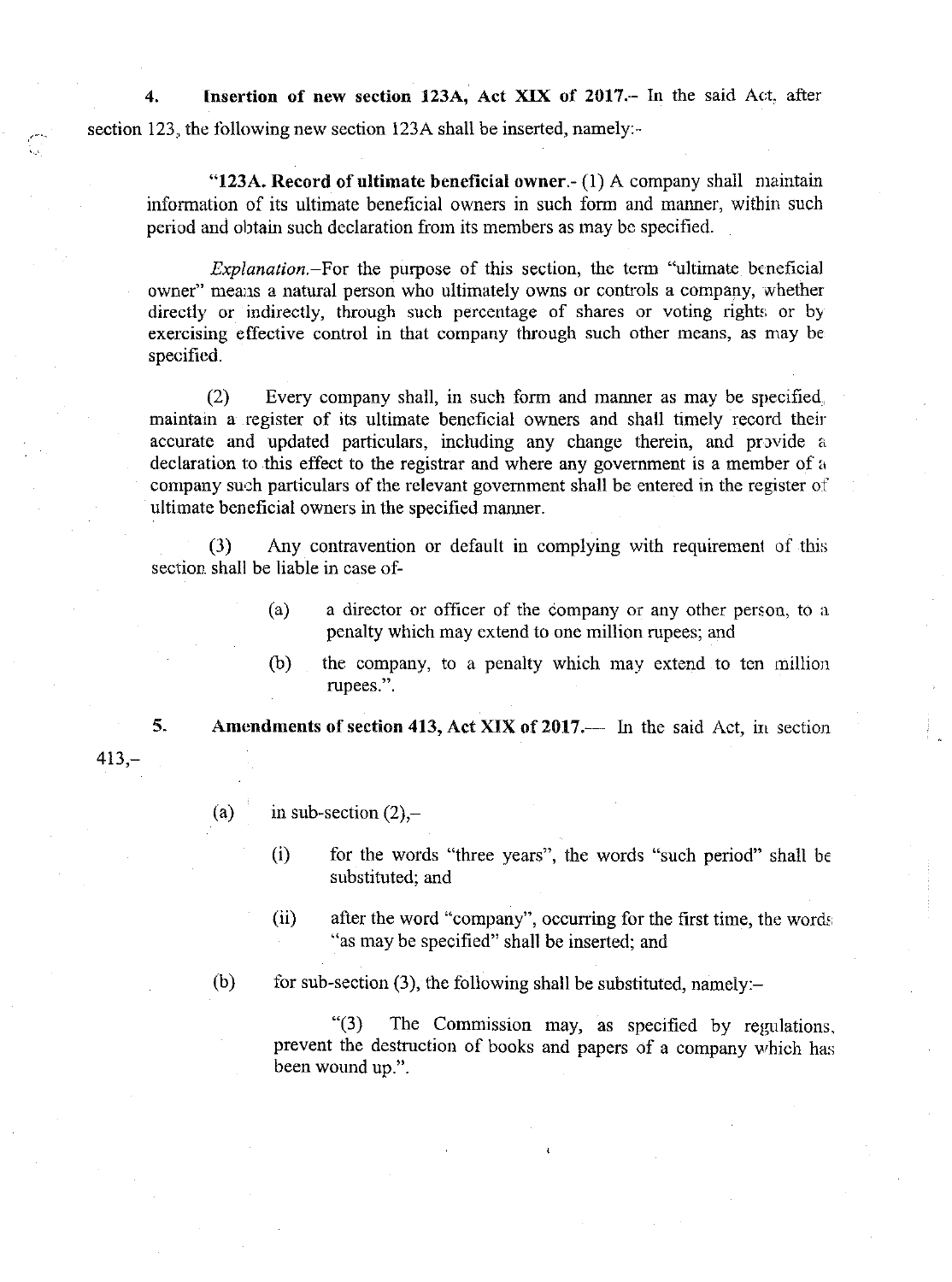# STATEMENT OF OBJECT AND REASONS

## COMPANIES (AMENDMENT) BILL 2020 - FATF RELATED

The Companies (Amendment) Bill 2020 has suggested various amendments to Companies Acl 2O17 (XIX of 2017)to ensure compliance with the recommendations on anti-money laundering and countering the financing of terrorism issued by the Financial Action Task Force (FATF). Pakistan's 2019 Mutual Evaluation Report (MER) on FATF Recommendations issued by the Asia Pacific Group on Money Laundering (APG) highlighted certain deficiencies including lack of explicit prohibition on issuance of bearer shares or bearer share warrants, lack of obligations for companies to hold beneficial ownership information, etc. The report also recommended that the persons who breach the required measures shall be made subject to effective, proportionate and dissuasive sanctions.

Accordingly, the proposed amendments are being made to ensure compliance with FATF's recommendation aimed at enhancing the transparency of legal persons, to fulfill the recommended actions in MER, and to enhance the country's ranking against the aforesaid standards. These are also aimed to conform to the action plan approved by the National Executive Committee on AMUCFT for compliance with the FATF recommendations.

Allsharht -

(Dr. Abdul Hafeez Shaikh) Advisor to PM on Finance & Revenue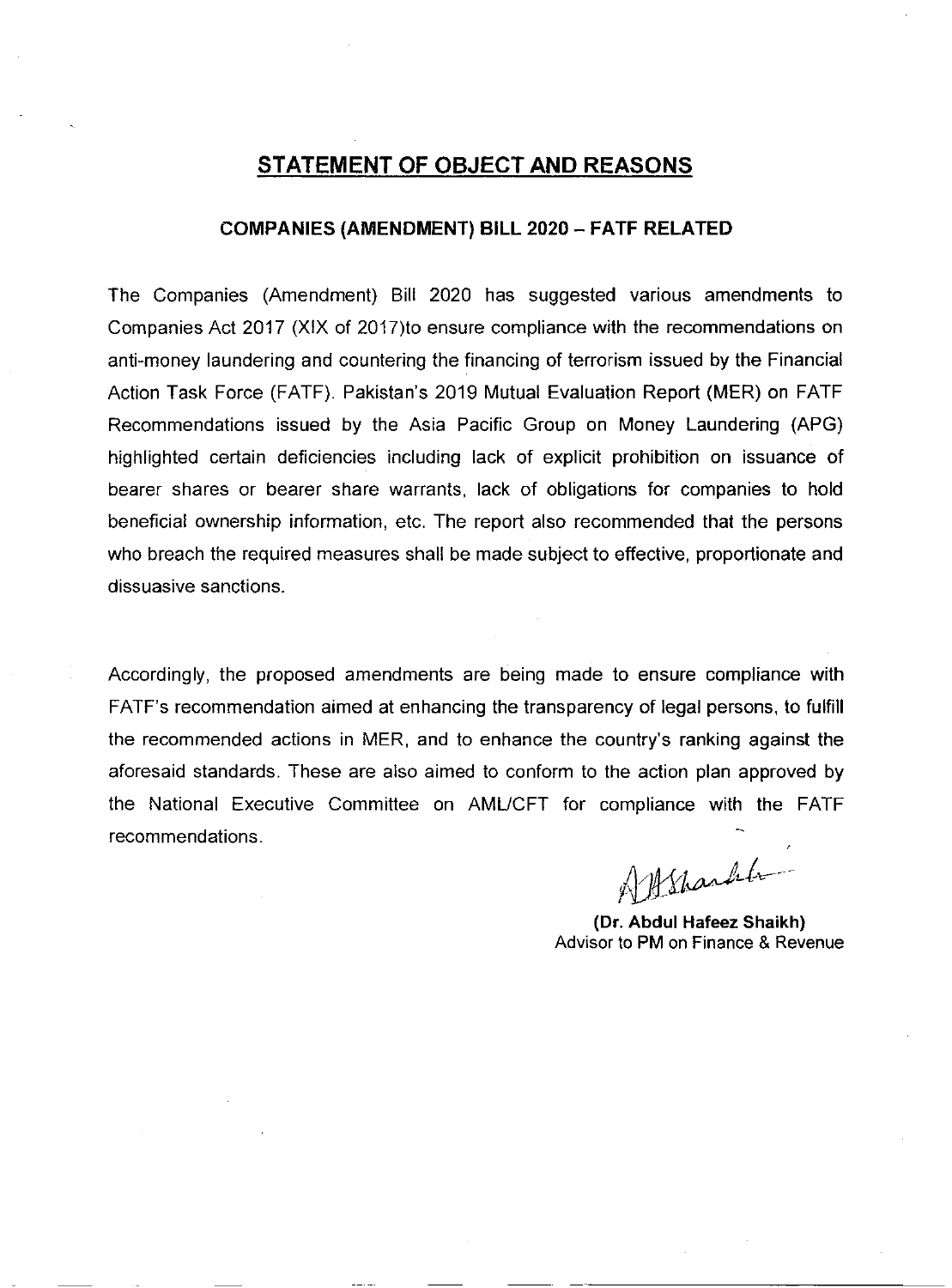# [قومی آسمبلی میں پیش کرنے کے لئے <sub>]</sub> کمپنیات ایکٹ، ۲۰۱۷ءمیں مزیدتر میم کرنے کابل

ہرگاہ کہ پیقرین مصلحت ہے کہ بعدازیں رونما ہونے والی اغراض کے لیے کمپنیات ایکٹ، ۱۷۰۲ء (۱۹ بابت ۱۰۲۷ء) میں مزید ترمیم کی جائے؛

مخضر عنوان اورآغاز نفاذ به (۱) یہ ایکٹ کمپنیات (ترمیمی) ایکٹ، ۲۰۲۰ء کے نام سے  $\Box$ موسوم ہوگا۔

(۲) بی<sup>فی الفورنافذ العمل ہوگا۔</sup>

۲۔ ایکٹ نمبر ۱۹بابت ۱۰۲۵ء، میں،دفعہ ۲۔الف کی شمولیت۔ کہنیات ایکٹ، ۱۰۱۷ء (۱۹ پابت ۱۵۰۷ء) میں، بعدازاں جس کاحوالہ مذکورہ ایکٹ کےطور پر دیا گیا ہے،دفعہ ۲ کے بعد،حب ذیل نئی دفعہ کوشامل کردیاجائے گا، یعنی:۔

بيئرر حصص ادر بيئر رحصص وازنش وغيره كےاجراء پر پابندى۔ ''۲۰ راف<sub>س</sub>ه

(۱) \_\_\_ قومي \_سر مار كاري (يونث) ٹرسٹ ،آرڈیننس ۱۹۶۵ء (2 مجربہ ۱۹۶۵ء) یا فی الوقت نافذ العمل <sup>سمس</sup>ی بھی دیگر قانون میں شامل <sub>کس</sub>ی بھی <u>ش</u>یئے کے باوجود ،کوئی بھی کمپنی *کسی بھی بیٹر رحصوں ،پیئر رحصص* وارنٹس پاکسی بھی دیگر نصف یا پیئر رنوعیت کا قرضه کفالت، جوکسی بھی نام سے موسوم ہو،کوالا ٹ، جاری،فروخت، منتقل یا تفویض نہ کر سکے گی، اور مذکورہ بیٹررحصص یا بیٹررحصص دارنٹس یا کوئی بھی دیگر نصف یا بیٹررنوعیت کا قرضہ کفالت کی کوئی بھی الاثمنث،اجراء،فروخت منتقلي ،تفويض ياد يگرتصرف،باطل ہوگا۔

**تشریح: ا**س دفعہ کی *غرض کے* لیے،اصطلاح'' بیئر ر*قصص یا پیئر رقصص* دارنٹس'' سے مراد دستاویز قابل بیج وشریٰ ہیں جو مذکور ہ حامل دستاویز کو کمپنی میں ملکیت یا کنٹرول عطا کرتے ہیں اوراس میں کوئی بھی دیگر نصفت یا بیئر رنوعیت قرضہ کفالت شامل ہے۔

(٢) تمام موجوده بيئررحصص يا بيئررحصص وارتثس،اگر كوئي ہوں،خواه رجسٹر ڈشده ہوں يامنسوخ شده،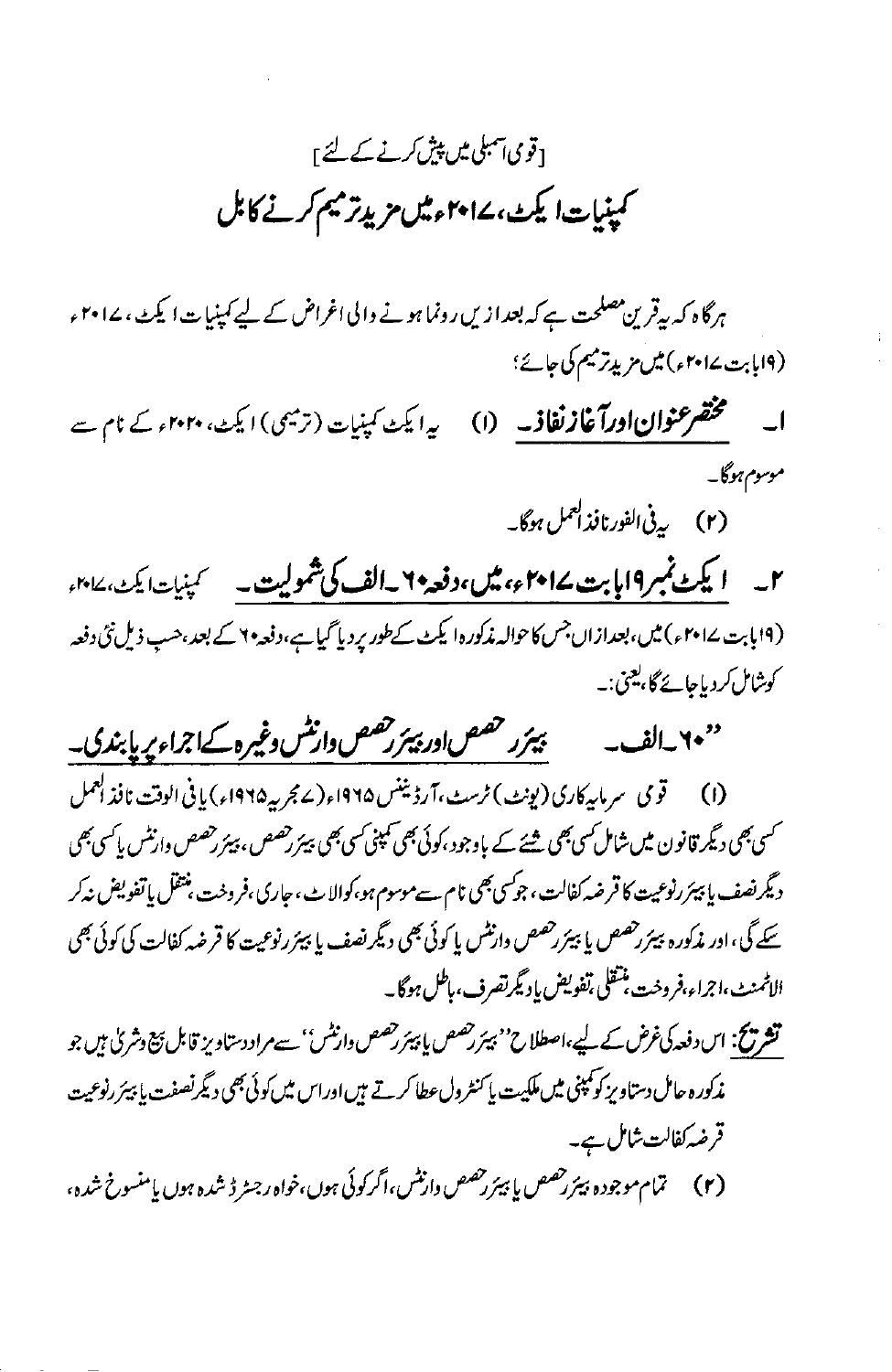ایسے طریقہ کار یراورالیں مدت کےاندر، جیسا کہ صراحت کی جاسکتی ہے۔ ( ۳ ) اس دفعہ کی مقتضیات کی قبیل میں کوئی بھی خلاف ورزی پاعد مقبیل قابل مستوجب ہوگی ۔ (الف) سمینی کے ڈائریکٹر یاافسر پاکسی بھی دوسرے پیٹھی کی صورت میں، جر مانہ جوایک ملین روپے تک ہوسکتا ہے؛اور ۳۔ ایکٹ نمبر۱۹ بابت ۱۴۰ے، کی،دفعہ۱۲ا کی ترمیم۔ مذكوره اليكث يين وفعه ۱۲۲ میں ،ذیلی دفعہ( ۳ ) کوحذف کردیاجائے گا۔ <sup>یں</sup>۔ ایکٹینمبر9ابابت ۱**۴۲ءمیں،دفعہ۱۲۳۔الف کی شمولیت۔** م*ذک*ورہ ایک میں، دفعہ ۱۲۳ کے بعد،حسب ذیل نئی دفعہ ۱۲۳۔الف کوشامل کر دیا جائے گا، یعنی:۔ ''۱۲۳۔الف۔ آخریانقاعی،الک کاریکارڈ۔ (۱) سمپنی اپنے آئری انتفاعی مالکان کی معلومات کو مذکورہ مدت کےاندرالیںصورت اورطر یقہ کار میں برقر ارر کھے گی اوراپنے ارکان سےالیہا اقرارنامہ لے گی جیسا کہ صراحت کیاجاسکتا ہے۔ تشریح کے ساس دفعہ کی غرض کے لیے،اصطلاح'' آخری انتفاعی مالک'' سےایک حقیقی شخص مراد ہے جو بنیادی طور یر کمپنی کی ملکیت اور کنٹرول رکھتا ہو،خواہ بلواسطہ پابلا داسطہ جصص کی ایسی شرح فیصدی پاحقوق رائے دہی کے

ذریعے پااس مینی میں دیگر ذرائع سےمؤثر کنٹرول کےاستعال کےنوسط سے،حبیبا کەصراحت کی جاسکتی ہے۔ اننفا می مالکان کےرجسٹرکو برقر ارر کھےگی،اور درست اورتاز ہ ترین کوائف کو بروقت ریکار ڈ کرے گی،جس میں سی بھی طررح کی تبدیلی شامل ہےاوراسےمؤثر بنانے کے لیےرجٹرارکواقرار نامہ فراہم کرے گی اور جہاں کوئی حکومت اس سمپنی کی رکن ہوتو متعلقہ حکومت کے مذکورہ کوائف بھی صراحت کر دہ طریق کارمیں آخری انقاعی مالکان کے رجسٹر میں درج کیے جا ٹمیں گے۔

(الف) سمینی کے ڈائریکٹر پاافسر پاکسی بھی دیگر شخص کی صورت میں جر مانہ جوایک ملین روپے تک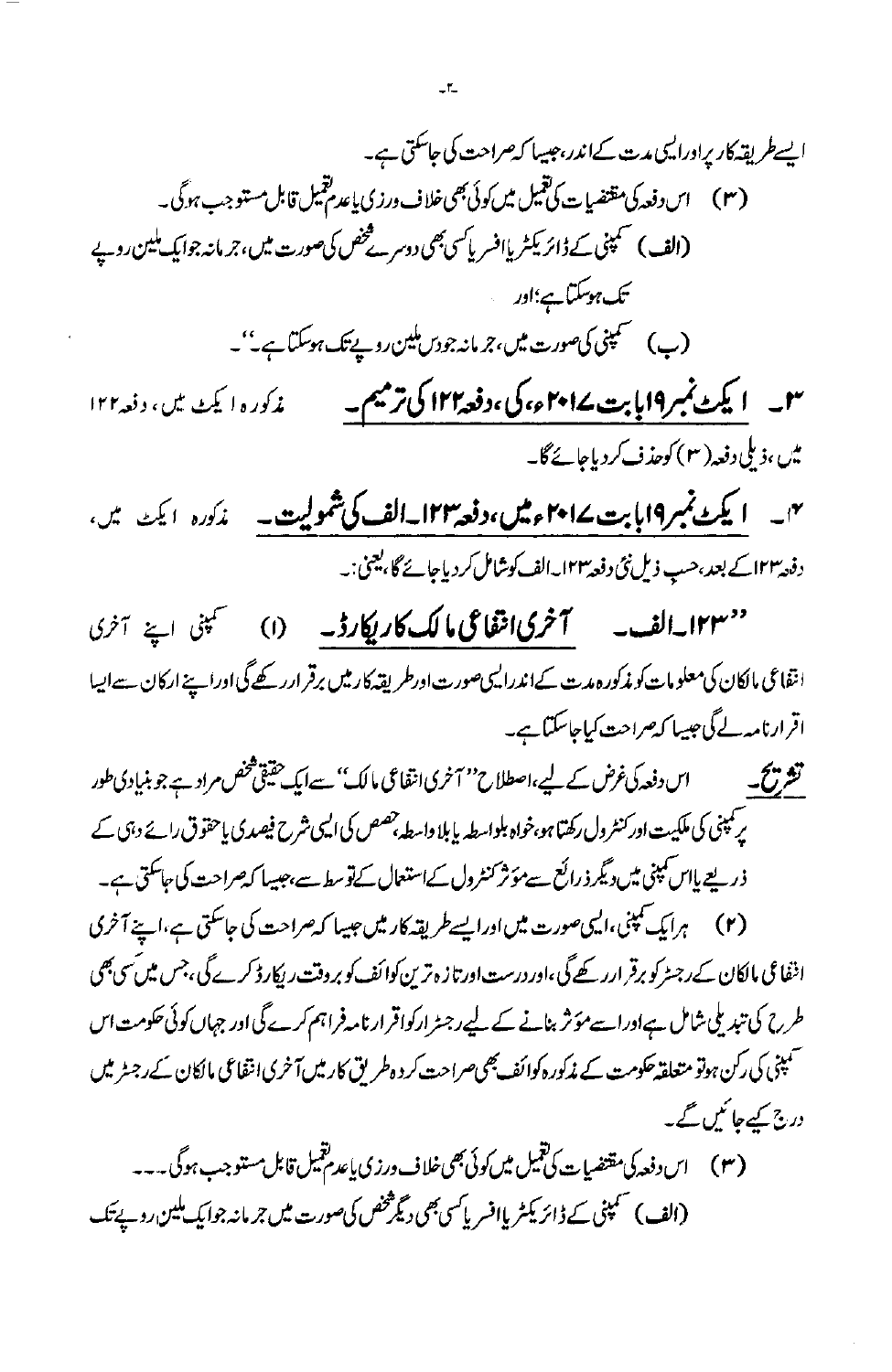$$
R_{i} = \frac{1}{2} \sum_{i=1}^{n} \sum_{j=1}^{n} \sum_{j=1}^{n} \sum_{j=1}^{n} \sum_{j=1}^{n} \sum_{j=1}^{n} \sum_{j=1}^{n} \sum_{j=1}^{n} \sum_{j=1}^{n} \sum_{j=1}^{n} \sum_{j=1}^{n} \sum_{j=1}^{n} \sum_{j=1}^{n} \sum_{j=1}^{n} \sum_{j=1}^{n} \sum_{j=1}^{n} \sum_{j=1}^{n} \sum_{j=1}^{n} \sum_{j=1}^{n} \sum_{j=1}^{n} \sum_{j=1}^{n} \sum_{j=1}^{n} \sum_{j=1}^{n} \sum_{j=1}^{n} \sum_{j=1}^{n} \sum_{j=1}^{n} \sum_{j=1}^{n} \sum_{j=1}^{n} \sum_{j=1}^{n} \sum_{j=1}^{n} \sum_{j=1}^{n} \sum_{j=1}^{n} \sum_{j=1}^{n} \sum_{j=1}^{n} \sum_{j=1}^{n} \sum_{j=1}^{n} \sum_{j=1}^{n} \sum_{j=1}^{n} \sum_{j=1}^{n} \sum_{j=1}^{n} \sum_{j=1}^{n} \sum_{j=1}^{n} \sum_{j=1}^{n} \sum_{j=1}^{n} \sum_{j=1}^{n} \sum_{j=1}^{n} \sum_{j=1}^{n} \sum_{j=1}^{n} \sum_{j=1}^{n} \sum_{j=1}^{n} \sum_{j=1}^{n} \sum_{j=1}^{n} \sum_{j=1}^{n} \sum_{j=1}^{n} \sum_{j=1}^{n} \sum_{j=1}^{n} \sum_{j=1}^{n} \sum_{j=1}^{n} \sum_{j=1}^{n} \sum_{j=1}^{n} \sum_{j=1}^{n} \sum_{j=1}^{n} \sum_{j=1}^{n} \sum_{j=1}^{n} \sum_{j=1}^{n} \sum_{j=1}^{n} \sum_{j=1}^{n} \sum_{j=1}^{n} \sum_{j=1}^{n} \sum_{j=1}^{n} \sum_{j=1}^{n} \sum_{j=1}^{n} \sum_{j=1}^{n} \sum_{j=1}^{n} \sum_{j=1
$$